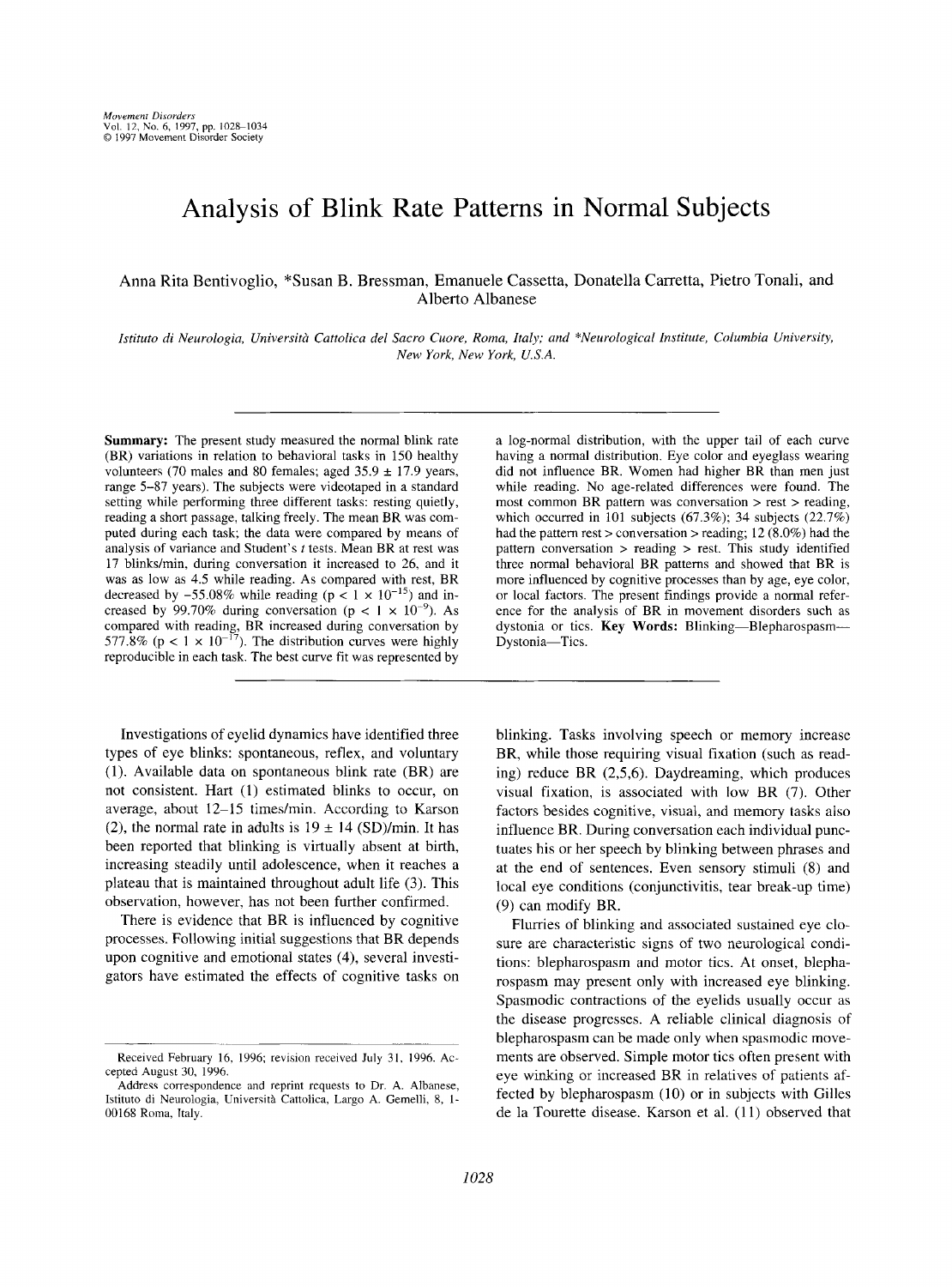BR did not differ in ticqueurs from a control population and that it was related either with the number or with the severity of tics. Increased BR has been observed in patients with Gilles de la Tourette disease, who also had dystonic features (12). These authors considered increased BR as a mild form of blepharospasm and suggested that some patients with tics may have an increased risk for dystonia. Involuntary eye closure in these disorders may not be blinks, but abnormal involuntary movements.

To better understand the relationship among BR, tics, and dystonia, the normal variations of blinking with relation to different motor and behavioral tasks must be ascertained. Therefore, this study is aimed at measuring BR values in normal healthy individuals engaged in three common behavioral conditions: resting, reading, and conversation.

## **MATERIALS AND METHODS**

One hundred fifty healthy volunteers of either sex (70 males and 80 females) were included. The subjects represented a wide spectrum of ages, ranging from *5* to 87 years. They were enrolled among doctors, nurses, and students of the Catholic University and among relatives and friends of the investigators. Exclusion criteria were family or personal history of movement disorders, obsessive-compulsive disorder, mental diseases, ocular allergy, any other cause of conjunctival distress occurring during the last month, and current use of psychoactive drugs. Children under 5 years were not included as they were unable to read. Subjects' consent was obtained.

All the subjects agreed to be videotaped unaware of the purpose of the study. All videotapes were recorded indoors with artificial lighting and standard temperature (21°C). All subjects were sitting; they were not required to maintain any specific position of the body, head, or eyes. None wore corneal lenses during the evaluation; eyeglasses were used by the habitual wearers. Three videotape segments were recorded, in the following order, which was meant to minimize the emotional impact of the camera: (a) free conversation on trivial subjects, requiring no memory recall; (b) reading aloud a standard passage: a short tale was selected for children and a difficult short passage by Hermann Hesse (Italian translation) that required mental and visual concentration was chosen for adults; (c) quiet rest with eyes open. Each videotape segment lasted for 2 min 30 s.

Two independent observers reviewed the videotapes and measured the number of blinks for 2 min during each segment. The first 20 s of recording was not analyzed to allow for adaptation to the environment. The two independent measures were averaged.

The average BR per minute, counted in each segment, was compared by means of analysis of variance (ANOVA). In addition, subgroups of subjects were identified based of the following variables: (a) gender, (b) eye color, (c) eyeglass wearing. The data measured in each subgroup were compared by means of one-way ANOVA and Student's *t* tests. Resting was assumed to be the basal condition, and it was compared as such to BR while reading or talking. The correlation index between age and BR was also computed. Finally, the overall population was divided in age ranges of 10 years each. Population data with a normal distribution were expressed as average  $\pm$  SD or  $\pm$  SEM; BR data with log-normal distribution were expressed as average, *5%,*  and 10% critical values.

### **RESULTS**

The population under study included a large spectrum of ages, ranging from 5 to 87 years, averaging  $35.9 \pm$ 17.9 years. This population was divided into seven groups, based on decades, from 5 to 64 years. Eight subjects were over 64, and they were considered as a group. Each of the remaining six groups included an average of  $21.4 \pm 11.9$  subjects each; each group included a comparable number of subjects, with the exception of decade 25-34, which was composed of a higher number of subjects (45). The ethnic origin was non-Jewish Caucasian (145 subjects, 97%) or Ashkenazi Jewish (5 subjects, 3%). Most subjects (101, 67%) were dark-eyed; 49 subjects (33%) were light-eyed. Eyeglasses were used by 35 (24%) individuals when resting, 51 (34%) while reading, and 36 (24%) while talking.

The data measured in the three experimental conditions (i.e., at rest, while reading, and during conversation) had similar distribution curves. The best fit for these distributions was represented by a log-normal curve, with the upper curve tail for the observed values falling above the ideal curve of the log-normal distribution (Fig. I). The upper-tail unfitting was observed for BR values over 24 (at rest), over 10 (while reading), and over 40 (during conversation). All these upper-tail values were best fitted with a normal distribution. It was concluded that the best curve fit for the data was with a log-normal curve, representing 70% of the measured values at rest and during conversation and 80% of those measured while reading, the remaining values being best fitted with a normal curve.

Between-group statistical comparisons were therefore performed using BR log values. Mean BR at rest was 17  $(5 \text{ and } 10\% \text{ critical values were } 4-48 \text{ and } 6-40, \text{ respectively})$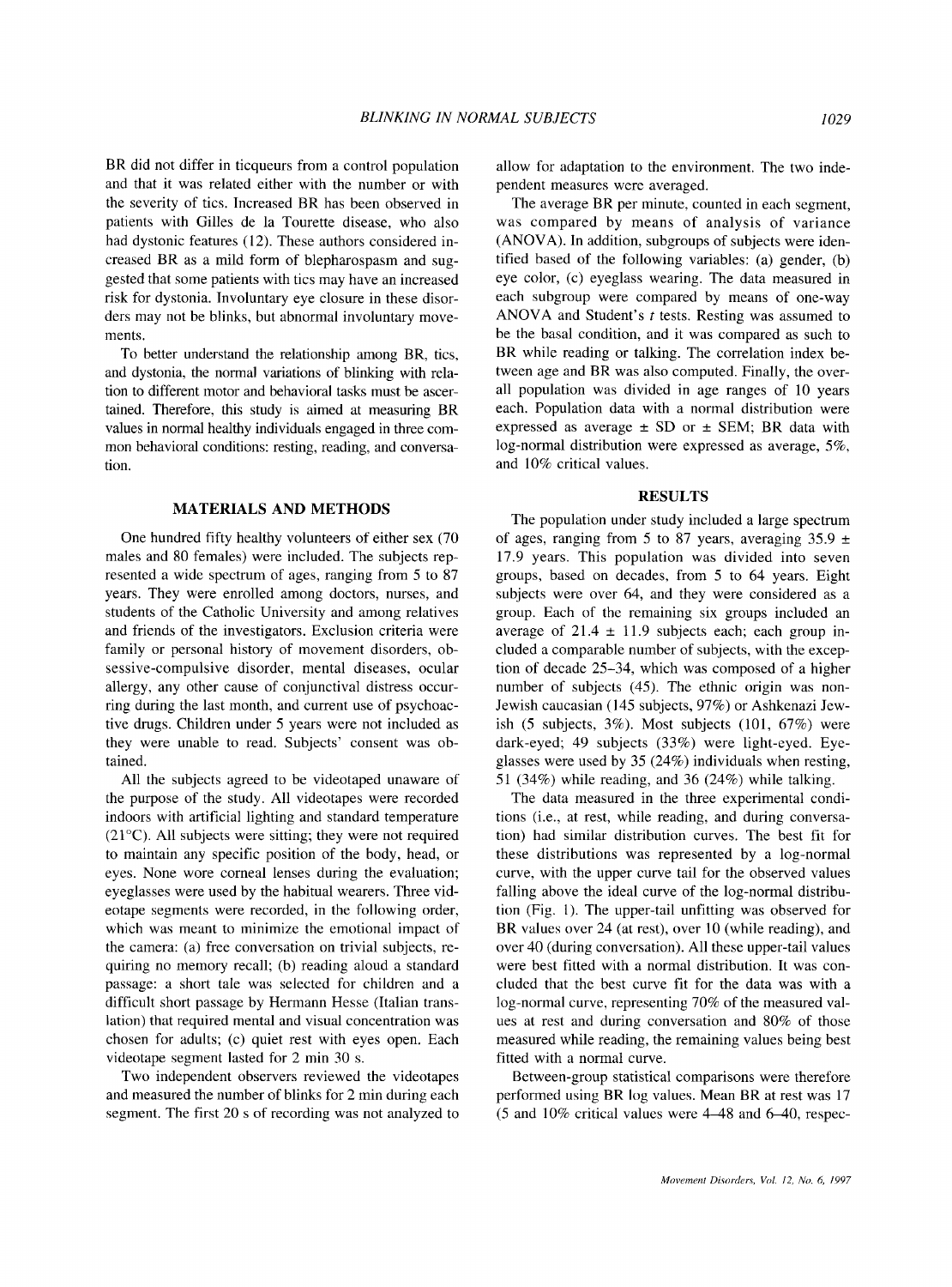

**FIG. 1.** Relative frequency of blink rate values at rest **(A),** during conversation **(B),** and during reading **(C)** are fitted with a log-normal distribution.

tively). Mean BR during conversation was 26 *(5* and 10% critical values were  $11-53$  and  $13-47$ ). Mean BR while reading was 4.5 *(5* and 10% critical values were  $0.7-22$  and  $1-16$ ).

As compared with rest, BR while reading was decreased by  $-55.08\%$  (p < 1 × 10<sup>-15</sup>) and BR during conversation was increased by 99.70% ( $p < 1 \times 10^{-9}$ ). As compared with reading, BR during conversation was increased by 577.8%  $(p < 1 \times 10^{-17})$  (Table 1). There were no BR variations with reference to eye color or to eyeglass wearing. Women had a higher BR than men, but this was significant only while reading ( $p < 1 \times 10^{-5}$ ). In men, mean BR while reading was 3.0 (5 and 10% critical values:  $0-13$  and  $0-10$ ); in women it was 6.2 (critical values: 0-26 and 0-20; Table 1). There was no correlation between BR and age; BR values during conversation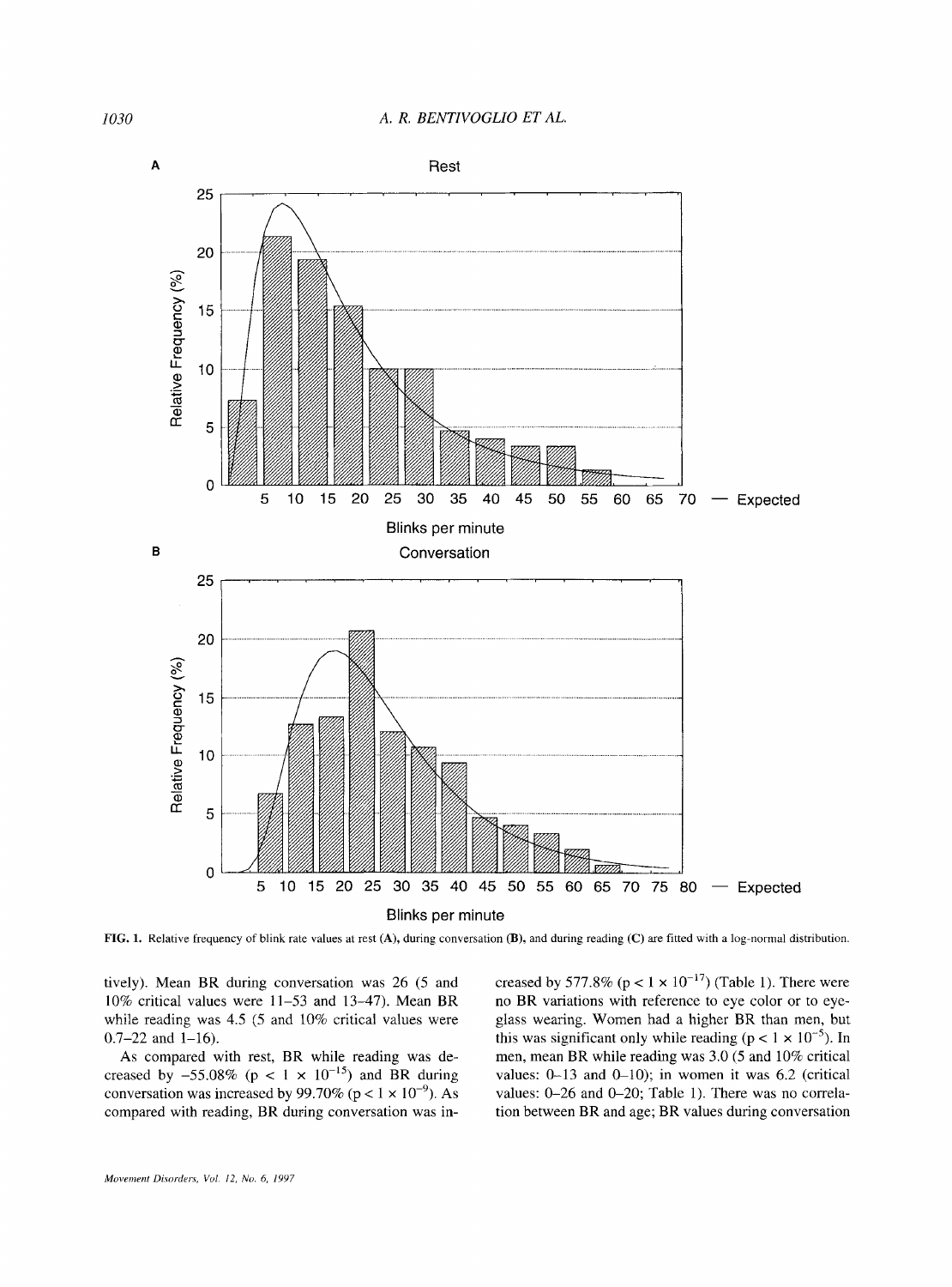

first increased and then decreased as age progressed (see Fig. 3), but statistical analysis of data did not show differences.

Comparison of different behavioral conditions showed that BR during conversation was higher than BR at rest in  $111$  subjects (74% of the population studied) and than BR while reading in 148 subjects (98.7%); BR at rest was higher than BR while reading in 134 subjects (89.3%). Between-task comparison showed that the most represented pattern was "conversation > rest > reading," which occurred in 101 individuals (67.3%). Thirty-four subjects  $(22.7%)$  had the pattern "rest > conversation > reading"; 12 subjects (8.0%) had the pattern "conversation  $>$  reading  $>$  rest'' (Tables 2 and 3).

#### **DISCUSSION**

The present study shows that BR varies in normal subjects according to behavioral tasks and provides a standard reference for normal BR values. Figure 2 displays percentiles for BR in normal subjects. Using rest as the reference condition, we found that BR decreased by 74% during reading and increased by 100% during conversation. This observation is consistent with earlier data comparing BR in two behavioral conditions  $(13,14)$ or in the three together (2). In 68% of the normal population, BR is lower while reading and increases progressively at rest and during conversation (Fig. 3). This typical BR pattern is not found in the remaining 32% of normal subjects, who demonstrate the less common pattern of having the highest BR frequency at rest rather than during conversation or of having the highest BR at rest rather than during reading. Not considering three cases, each one with an individual pattern that was not found in other subjects, only 3 combinations of behavioral BR variations were observed out of a total theoretical number of 21 (Table 3). The three populations characterized by different BR patterns did not differ in

**TABLE 1.** *Mean blink rate (5, 10% critical values) in population under study* 

|              | Average                | Men                  | Women             |  |
|--------------|------------------------|----------------------|-------------------|--|
| Rest         | $17(4-48, 6-40)$       | 15.6                 | 18                |  |
| Reading      | 4.5 $(0.7-22, 1-16)^a$ | 3.0 $(0-13, 0-10)^b$ | $6.2(0-26, 0-20)$ |  |
| Conversation | $26(11-53, 13-47)^c$   | 24                   | 26.7              |  |

<sup>*a*</sup> Significantly different from rest ( $p < 1 \times 10^{-15}$ ).

 $b$  Significantly different from reading in women (p < 0.00001).

Significantly different from rest ( $p < 5 \times 10^{-6}$ ), and from reading ( $p < 1 \times 10^{-17}$ ).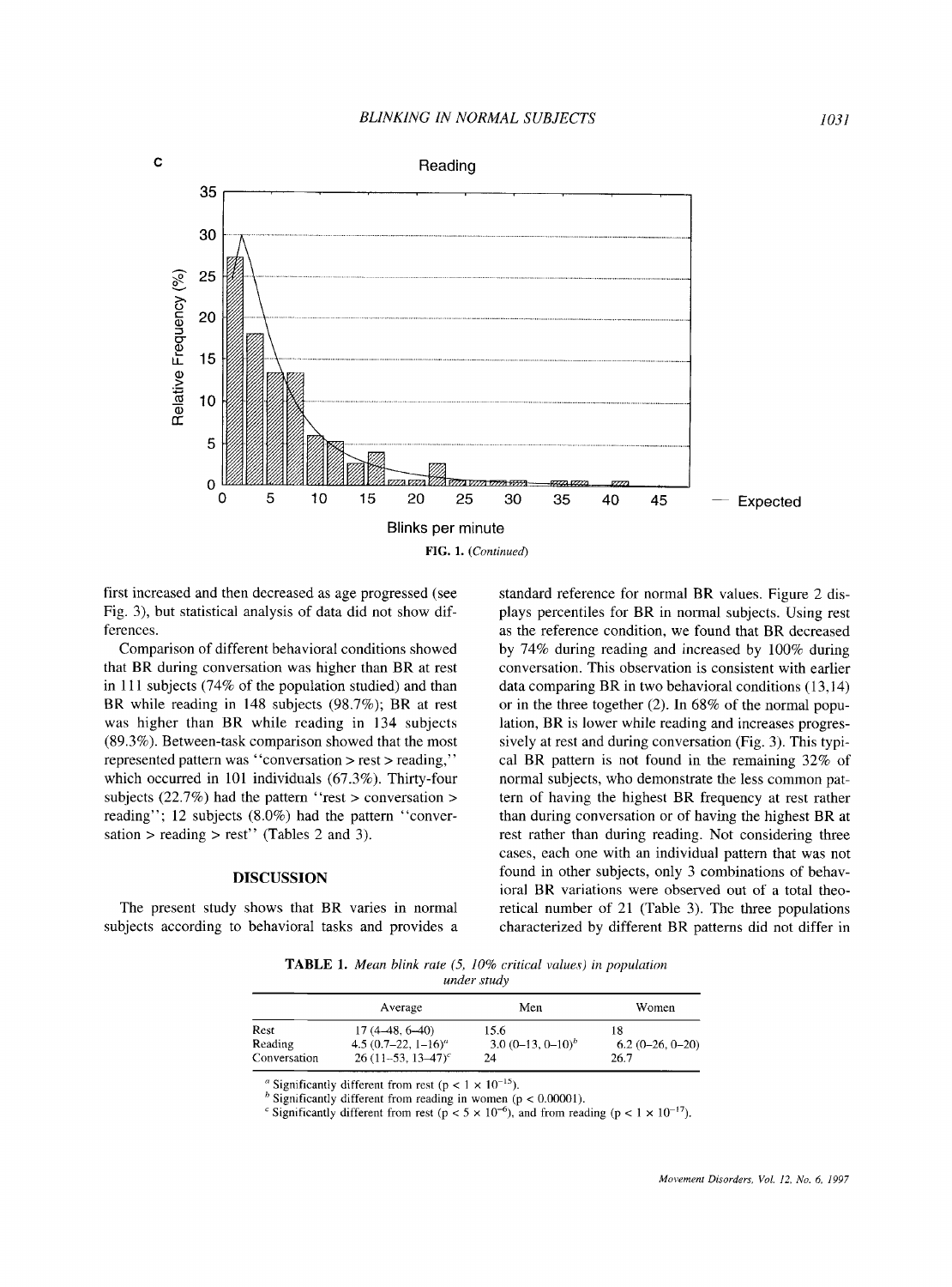| Condition                  | Subjects                 | Mean age<br>(yrs) | Average<br>blink rate | Average<br>blink rate | Variation<br>(%) |
|----------------------------|--------------------------|-------------------|-----------------------|-----------------------|------------------|
|                            |                          |                   | Rest                  | Reading               |                  |
| $Rest$ > reading           | 134                      | 35.9              | 21.5                  | 6.0                   | $-64$            |
| $Rest <$ reading           | 16                       | 35.4              | 9.64                  | 12.9                  | 45               |
|                            |                          |                   | Rest                  | Conversation          |                  |
| $Rest <$ conversation      | 111                      | 35.2              | 16.8                  | 30.8                  | 141              |
| $Rest$ > conversation      | 37                       | 38.6              | 30.6                  | 22.2                  | $-28$            |
| $Rest = conversation$      | 2                        | 20.5              | 15.9                  | 15.9                  |                  |
|                            |                          |                   | Conversation          | Reading               |                  |
| Reading $\lt$ conversation | 148                      | 36.2              | 28.7                  | 6.0                   | $-76$            |
| Reading > conversation     | $\overline{\mathcal{L}}$ | 11.5              | 11.5                  | 14.1                  | 21               |

**TABLE 2.** *Mean blink rate (5, 10% critical values) in population under study* 



FIG. 2. Cumulative frequency of blink rate values at rest (A), during conversation (B), and during reading (C) are plotted with the expected percentiles.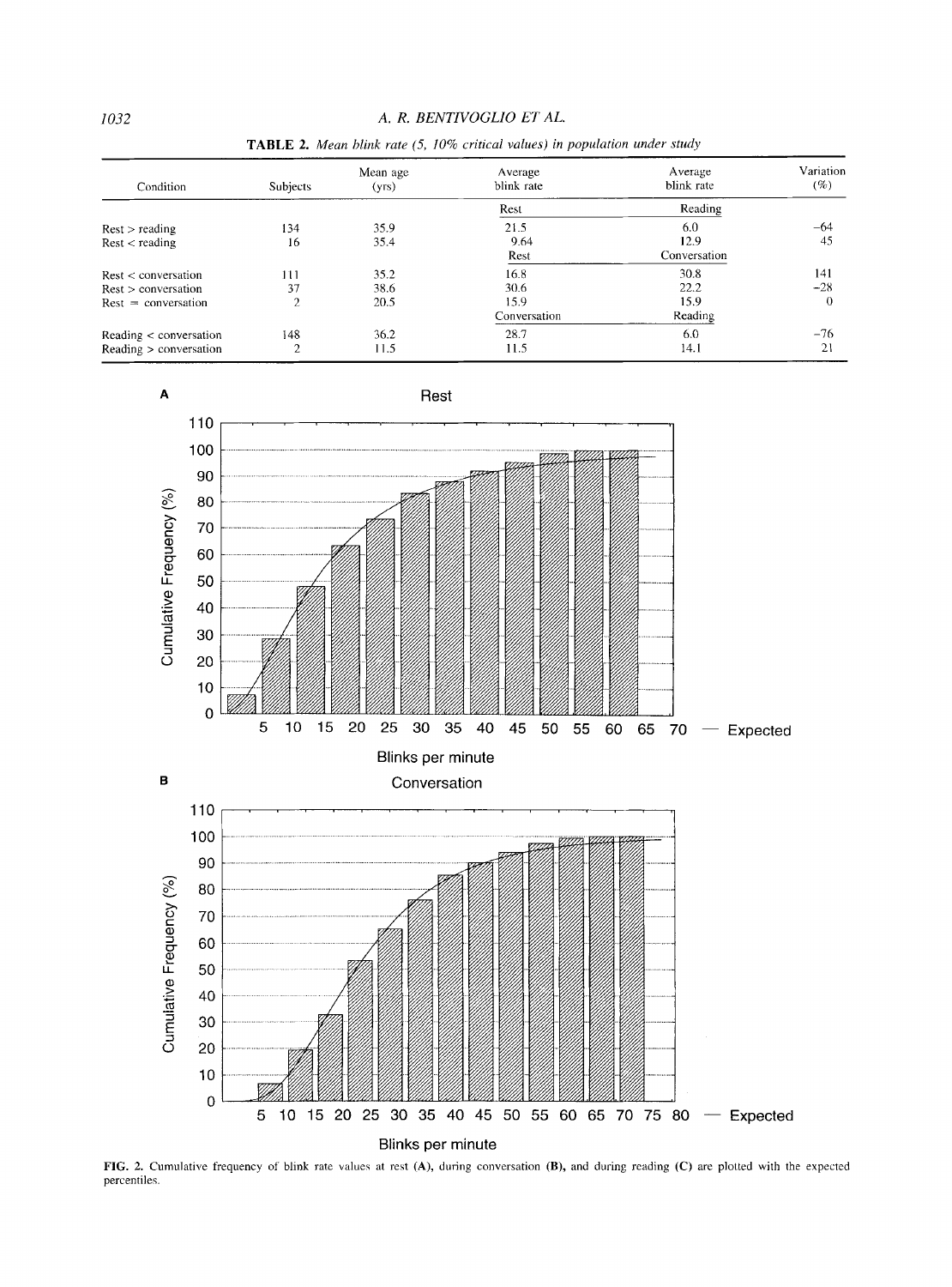| Pattern                           | Subjects | Mean<br>age (yrs) | Indicence<br>(%) |
|-----------------------------------|----------|-------------------|------------------|
| Conversation $>$ rest $>$ reading | 101      | 34.9              | 67.3             |
| Rest > conversion > reading       | 34       | 39.1              | 22.7             |
| Conversation $>$ reading $>$ rest | 12.      | 39.0              | 8.0              |
| $Rest$ > reading > conversation   |          | 5                 | 0.7              |
| Conversation $=$ rest $>$ reading |          | 23                | 0.7              |
| $Reading > conversation = rest$   |          | 18                | 0.7              |
| Total                             | 150      | 37                | 100              |

**TABLE 3.** *Patterns* **of** *blink rate listed according to their decreasing incidence in population under study* 

relation to any of the variables under study (i.e., age, gender, eye color, eyeglass wearing). Thus, these combinations represented three relationships between BR and behavioral tasks that occur in normal subjects.

One other important point clarified by the present study is that, under controlled environmental conditions, BR does not vary with age. This is at odds with an earlier observation reporting that BR gradually increases until adolescence to reach a plateau that is maintained throughout life *(3).* There are no other reports on this issue. Our observation, then, supports the view that each individual has his or her own BR that is maintained throughout life. In keeping with this, we observed a significant difference in BR between men and women during reading, with men having lower BR values than women. This observation has not been reported previously, although an earlier study (3) alluded to this finding. In addition, men can suppress blinking longer than women and can voluntarily increase their BR much faster than women *(5).* 

The present study is consistent with earlier observations that there is a high degree of interindividual variability of BR *(5).* Variability of BR among different subjects may be due to environmental factors or may be the expression of phenotypic variations. In the present study, environmental factors were not varied. Notwithstanding, it was observed that some subjects were more embarrassed than others in front of the camera. This is at variance with other settings where the influence of the environment was significant but there was no impact from the camera, as when the patients were unaware of being videotaped (3). Another possible influencing factor in our study is that some people were more skilled than others in reading. Still, the interindividual variability during reading was comparable with that measured during the other two behavioral tasks.

This study is the only report measuring BR in a large population of normal subjects in a controlled setting. This is the main reason why it is difficult to compare these observations with earlier studies in which environmental conditions were not carefully controlled. We observed no differences with reference to eye color or eyeglass wearing. Our hypotheses were that light-eyed people would have a different BR due to the higher amount of light reaching the retina and that variations in the eye microclimate associated with lenses wearing